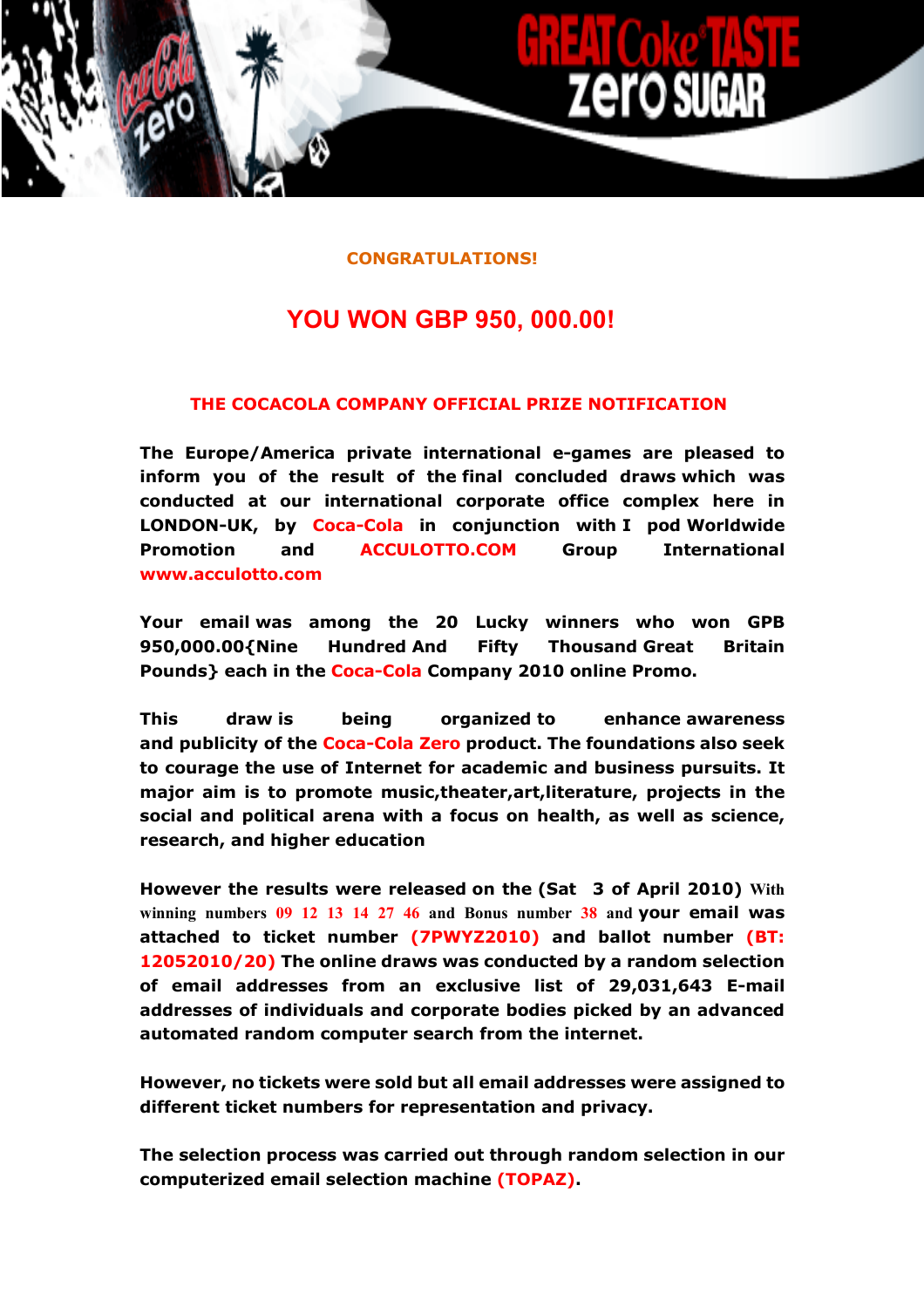**This Lottery is approved by the British Gaming Board and also licensed by the International Association of Gaming Regulators (IAGR).This lottery is the 3rd of its kind and we intend to sensitize the public.** 

**Further more your details(e-mail address) falls within our African representative office in South Africa, as indicated in your play coupon and your prize of GBP950,000.00, will be released to you from our regional branch office in South Africa.**

**We hope with part of your prize, you will participate in our end of year high stakes for US\$1.3 Billion international draw.**

**Congratulations!!!!!** 

**To begin your claims, kindly contact our South African fiduciary agent\accredited attorney at below contact info:** 

**email:** [williamsa3@webmail.co.za](mailto:williamsa3@webmail.co.za) **HIS NAME IS:Mr.William Smith DIRECT PHONE LINE: 27 78 833 8523 ADDRESS: SUITH 005,501 FESTIVE STREET, HATFEILD, PRETORIA\CITY SOUTH AFRICA. ENOS & ENOS LAW CHAMBER, 1ST FLOOR, BLOCK E CROWNWOOD OFFICE PARK 100 NORTHERN PARKWAY ORMONDE.**

**We advice you to contact them immediately via email as well as giving them a call and provide them with the following in formations as stated below, so they can proceed with the verification and clearance process of your file. Note that your file has been forwarded to them from our head office for immediate release of your winning prize to you.**

#### **1. Full Names:**

**........................................... 2. Residential Address: ........................................... 3. Phone Number: Mobile Home .......................................... 4. Fax Number: .......................................... 5. Occupation: .......................................... 6. Sex: ..........................................**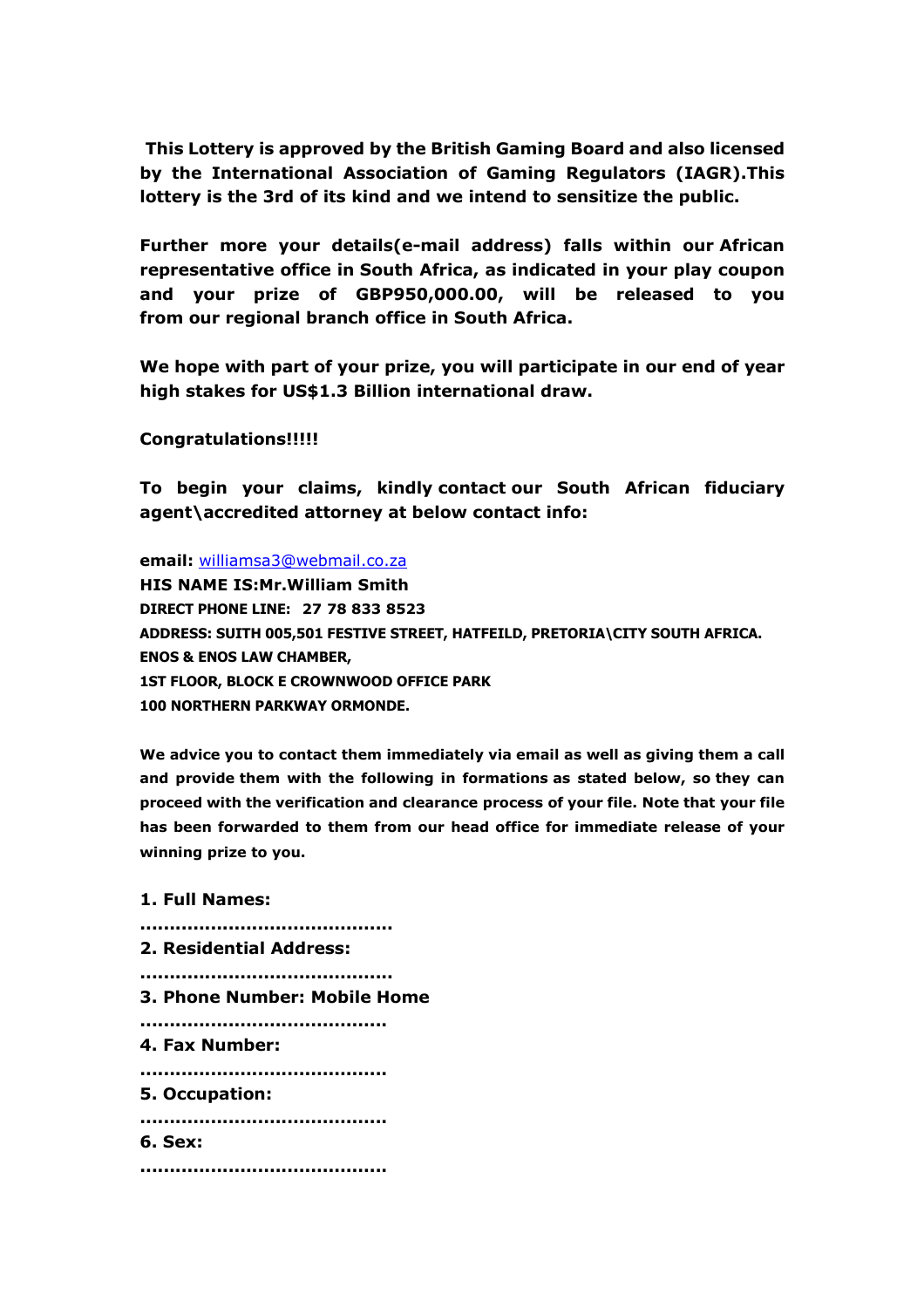**7. Age:** 

**..........................................**

**8. Nationality:………………….**

**9. Ballot No. :.......................**

**10. Ticket No:........................**

**\*You are advised to forward these information's as soon as possible to enable them attend to your file.** 

**This email is registered and sent only to a certified coca-cola online Promo winner.** 

**Due to possible mix up of some numbers and email contacts, we ask that you keep this award strictly from public notice until your claim has been processed and your money remitted. This is part of our security protocol to avoid double claiming or unscrupulous acts by some participants of this program.**

**\*Staff of Coca-Cola, [ACCULOTTO.COM](http://acculotto.com/) Group International and IPO Worldwide Promotions are not to partake in this programmed.** 

**Accept our hearty congratulations once again!** 

**Yours Faithfully,**



 Mr. Kasha Behler, Our First Quarter Winner of GBP950, 000.00 from Amsterdam, Holland 16 st February 2010.



Our Second Quarter Winner Mrs. Ali Fatima from Nepal receiving her winning cherub of GBP950, 000.00 also on the picture is her husband and friends rejoicing with them. On March, 1 the 2010

# **From the Management**